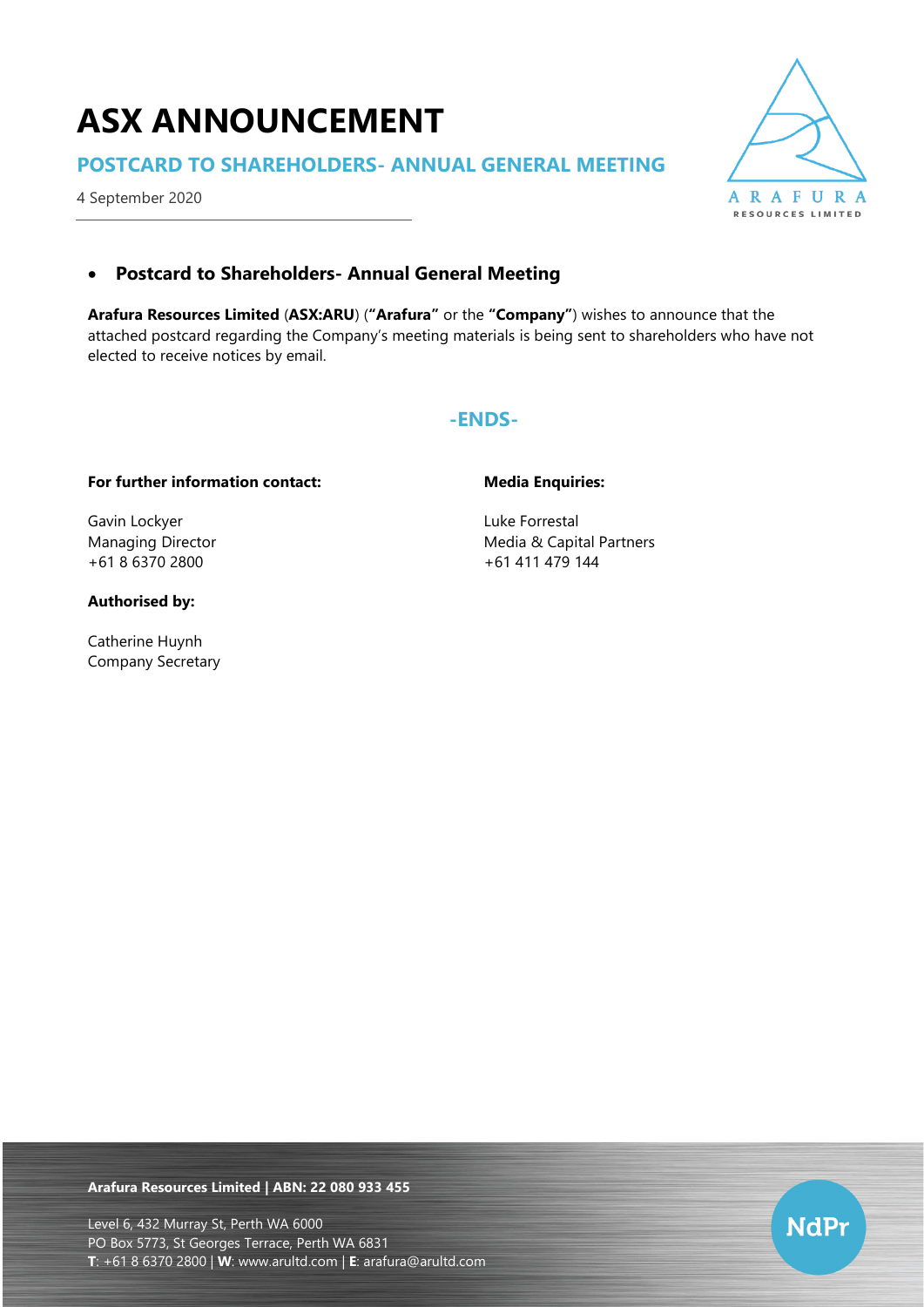

4/09/2020

Dear Shareholder,

# **RE: ANNUAL GENERAL MEETING- NOTICE AND PROXY FORM**

**Arafura Resources Limited** (**ASX:ARU**) (**"Arafura"** or the **"Company"**) is convening its Annual General Meeting of shareholders to be held at BDO's Offices at 38 Station Street, Subiaco, Western Australia at 10:00am (Perth time) on 22 October 2020.

In light of the successful lockdown, WA is now in phase 4 of the relaxation of these restrictions. As such, the Company is confident it will be able to hold a physical meeting and meet the social distancing requirements for those present. The Company will continue to monitor the situation and provide a further update should any circumstances or meeting guidelines change.

### Meeting Attendance

Shareholders who wish to attend the meeting in person can do so at the date, place and time as indicated above. To assist the Company in complying with its physical distancing and contact tracing obligations for the meeting, shareholders are requested to notify their intended attendance to [arafura@arultd.com](mailto:arafura@arultd.com) and include their shareholding name, address and HIN/SRN.

Shareholders who do not wish to attend can listen to the meeting by logging into the webcast portal provided on [https://www.arultd.com/investor/annual-general-meeting.html.](https://www.arultd.com/investor/annual-general-meeting.html) Shareholders using this method will not be able to vote or ask questions in real time during the meeting. For this reason, the Company is encouraging shareholder to vote using the Proxy Form.

#### Shareholder Questions

Shareholders are encouraged to submit their questions to the Board that relate to the resolutions being considered. These questions will be responded to by the Board during the meeting if appropriate. Questions should be submitted to [arafura@arultd.com](mailto:arafura@arultd.com) and include their shareholding name, address and HIN/SRN.

#### Notice of Meeting and Proxy Form

A copy of the Notice of Meeting can be viewed and downloaded online at the following link:

<https://www.arultd.com/investor/annual-general-meeting.html>

#### **Arafura Resources Limited | ABN: 22 080 933 455**

**Perth Address: Darwin Address:** Level 6, 432 Murray St, Perth WA 6000 Unit 34, 119 Reichardt Rd, Winnellie NT 0820 PO Box 5773, St Georges Terrace, Perth WA 6831 PO Box 37220, Winnellie NT 0821



**T**: +61 8 6370 2800 | **W**: [www.arultd.com](http://www.arultd.com/) | **E**: [arafura@arultd.com](mailto:arafura@arultd.com)